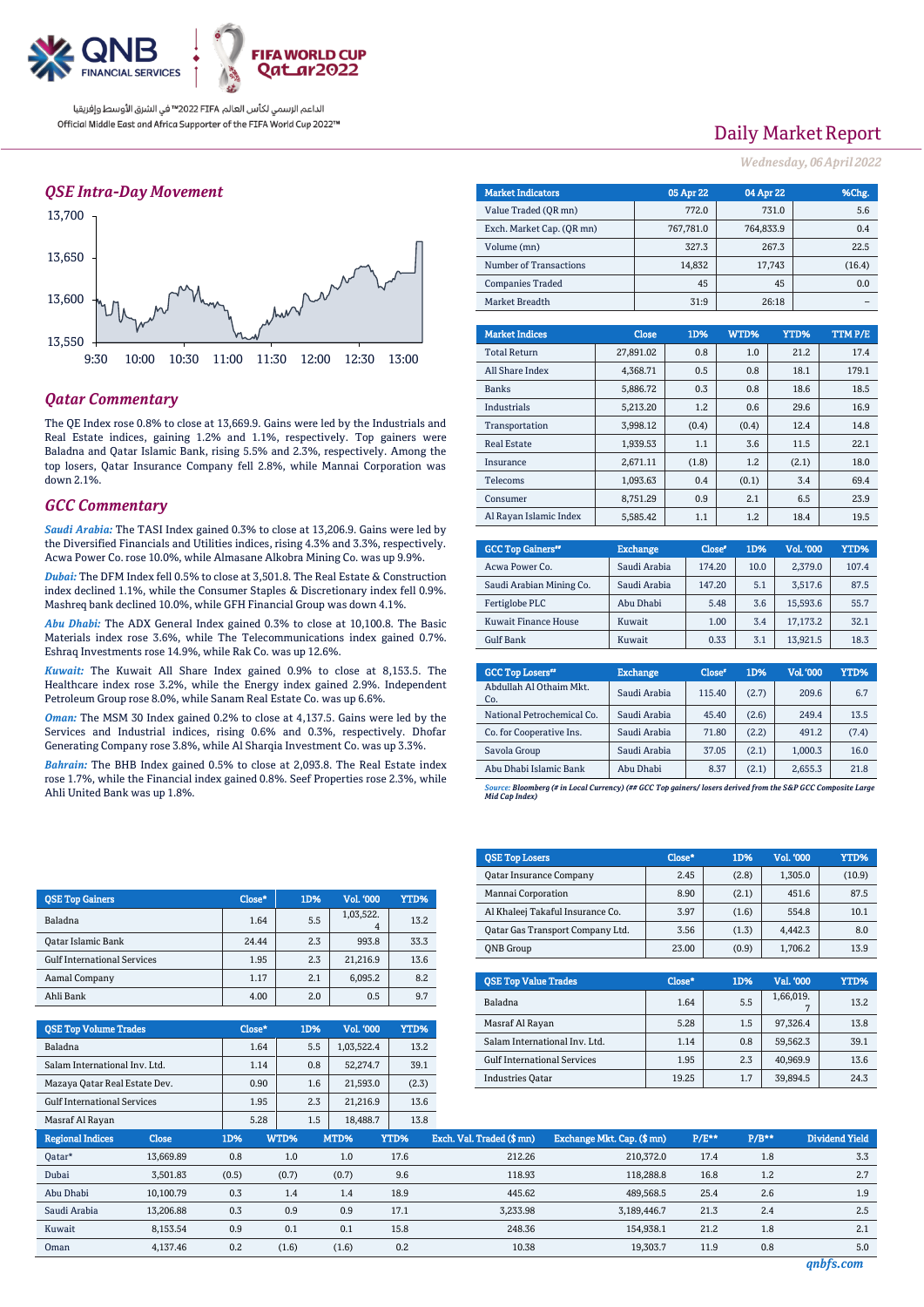

## Daily Market Report

#### *Wednesday, 06April 2022*

| Bahrain                        | 2.093.78                                                                                                                                                | 0.5 | 1.0 | 1.0 | 16.5                    | 15.47                                                                                                                                                                        | 33.406.6 | 8.8      | 1.0<br>4.6         |
|--------------------------------|---------------------------------------------------------------------------------------------------------------------------------------------------------|-----|-----|-----|-------------------------|------------------------------------------------------------------------------------------------------------------------------------------------------------------------------|----------|----------|--------------------|
|                                |                                                                                                                                                         |     |     |     |                         | Source: Bloomberg, Oatar Stock Exchange, Tadawul, Muscat Securities Market and Dubai Financial Market (** TTM; * Value traded (\$ mn) do not include special trades, if any) |          |          |                    |
| <b>Qatar Market Commentary</b> |                                                                                                                                                         |     |     |     | <b>Overall Activity</b> | Buy $%^*$                                                                                                                                                                    | Sell %*  | Net (QR) |                    |
|                                | The QE Index rose 0.8% to close at 13,669.9. The Industrials and Real Estate                                                                            |     |     |     |                         | Qatari Individuals                                                                                                                                                           | 42.62%   | 47.95%   | (4, 11, 64, 753.3) |
|                                | indices led the gains. The index rose on the back of buying support from non-<br>Qatari shareholders despite selling pressure from Qatari shareholders. |     |     |     |                         |                                                                                                                                                                              | 14.12%   | 26.16%   | (9,29,53,596.2)    |
|                                |                                                                                                                                                         |     |     |     |                         |                                                                                                                                                                              |          |          |                    |

- Baladna and Qatar Islamic Bank were the top gainers, rising 5.5% and 2.3%, respectively. Among the top losers, Qatar Insurance Company fell 2.8%, while Mannai Corporation was down 2.1%.
- Volume of shares traded on Tuesday rose by 22.5% to 327.3mn from 267.3mn on Monday. Further, as compared to the 30-day moving average of 300.8mn, volume for the day was 8.8% higher. Baladna and Salam International Inv. Ltd. were the most active stocks, contributing 31.6% and 16.0% to the total volume, respectively.

| <b>Overall Activity</b>        | <b>Buy %*</b> | Sell %*  | Net (QR)            |
|--------------------------------|---------------|----------|---------------------|
| Oatari Individuals             | 42.62%        | 47.95%   | (4, 11, 64, 753.3)  |
| <b>Oatari Institutions</b>     | 14.12%        | 26.16%   | (9,29,53,596.2)     |
| Qatari                         | 56.73%        | 74.11%   | (13, 41, 18, 349.5) |
| <b>GCC Individuals</b>         | 0.74%         | 0.69%    | 3,34,610.8          |
| <b>GCC</b> Institutions        | 2.05%         | 0.65%    | 1,08,14,165.7       |
| GCC                            | 2.79%         | 1.35%    | 1,11,48,776.5       |
| Arab Individuals               | 15.77%        | 13.71%   | 1,58,89,308.3       |
| <b>Arab Institutions</b>       | 0.17%         | $0.00\%$ | 13, 12, 287.8       |
| Arab                           | 15.94%        | 13.71%   | 1,72,01,596.1       |
| Foreigners Individuals         | 2.42%         | 2.94%    | (40, 48, 043.5)     |
| <b>Foreigners Institutions</b> | 22.12%        | 7.90%    | 10,98,16,020.4      |
| Foreigners                     | 24.54%        | 10.84%   | 10,57,67,976.9      |

*Source: Qatar Stock Exchange (\*as a % of traded value)*

### *Earnings Releases, Global Economic Data and Earnings Calendar*

#### Earnings Releases

| <b>Company</b>                              | <b>Market</b> | Currency   | Revenue (mn)<br>402021 | % Change<br>YoY | <b>Operating Profit</b><br>$(mn)$ 402021 | % Change<br>YoY | <b>Net Profit</b><br>$(mn)$ 402021 | % Change<br>YoY |
|---------------------------------------------|---------------|------------|------------------------|-----------------|------------------------------------------|-----------------|------------------------------------|-----------------|
| Union Insurance Company                     | Abu Dhabi     | <b>AED</b> | 867.9                  | $-6.4%$         | 383.9                                    | $-15.6%$        | 6.9                                | $-68.0%$        |
| Dubai Islamic Insurance and Reinsurance Co. | Dubai         | <b>AED</b> | 249.5                  | 8.9%            | 129.1                                    | 0.2%            | 12.3                               | $-35.7%$        |

*Source: Company data: DFM, ADX, MSM, TASI, BHB. (#Values in Thousands, \*Financial for FY2021)*

#### Global Economic Data

| <b>Date</b> | <b>Market</b> | <b>Source</b>                           | <b>Indicator</b>                          | Period      | <b>Actual</b> | <b>Consensus</b> | <b>Previous</b> |
|-------------|---------------|-----------------------------------------|-------------------------------------------|-------------|---------------|------------------|-----------------|
| 05/04       | <b>US</b>     | U.S. Census Bureau                      | <b>Trade Balance</b>                      | Feb         | $-$ \$89.2b   | $-$ \$88.5b      | $-$ \$89.2b     |
| 05/04       | <b>US</b>     | Markit                                  | <b>S&amp;P Global US Services PMI</b>     | 58<br>Mar F |               | 58.9             | 58.9            |
| 05/04       | <b>US</b>     | Markit                                  | S&P Global US Composite PMI               | Mar F       | 57.7          | 58.5             | 58.5            |
| 05/04       | <b>US</b>     | <b>Institute for Supply Management</b>  | <b>ISM Services Index</b>                 | Mar         | 58.3          | 58.5             | 56.5            |
| 05/04       | <b>UK</b>     | <b>HM</b> Treasury                      | <b>Official Reserves Changes</b>          | Mar         | $-$1686m$     | N/A              | \$1199m         |
| 05/04       | <b>UK</b>     | Markit                                  | S&P Global/CIPS UK Services PMI           | Mar F       | 62.6          | 61               | 61              |
| 05/04       | <b>UK</b>     | Markit                                  | S&P Global/CIPS UK Composite PMI          | Mar F       | 60.9          | 59.7             | 59.7            |
| 05/04       | <b>EU</b>     | Markit                                  | S&P Global Eurozone Services PMI          | Mar F       | 55.6          | 54.8             | 54.8            |
| 05/04       | <b>EU</b>     | Markit                                  | S&P Global Eurozone Composite PMI         | Mar F       | 54.9          | 54.5             | 54.5            |
| 05/04       | Germany       | Markit                                  | S&P Global Germany Services PMI           | Mar F       | 56.1          | 55               | 55              |
| 05/04       | Germany       | Markit                                  | S&P Global Germany Composite PMI          | Mar F       | 55.1          | 54.6             | 54.6            |
| 05/04       | France        | <b>INSEE National Statistics Office</b> | <b>Industrial Production MoM</b>          | Feb         | $-0.90%$      | $-0.30%$         | 1.60%           |
| 05/04       | France        | <b>INSEE National Statistics Office</b> | <b>Industrial Production YoY</b>          | Feb         | 2.40%         | 2.50%            | $-1.10%$        |
| 05/04       | France        | <b>INSEE National Statistics Office</b> | Manufacturing Production MoM              | Feb         | $-0.50%$      | N/A              | 1.80%           |
| 05/04       | France        | <b>INSEE National Statistics Office</b> | Manufacturing Production YoY              | Feb         | 3.40%         | N/A              | $-1.10%$        |
| 05/04       | France        | Markit                                  | <b>S&amp;P Global France Services PMI</b> | Mar F       | 57.4          | 57.4             | 57.4            |
| 05/04       | France        | Markit                                  | S&P Global France Composite PMI           | Mar F       | 56.3          | 56.2             | 56.2            |
| 05/04       | Japan         | Ministry of Health, Labor and           | Labor Cash Earnings YoY                   | Feb         | 1.20%         | 0.60%            | 0.90%           |
| 05/04       | Japan         | Markit                                  | Jibun Bank Japan PMI Services             | Mar F       | 49.4          | N/A              | 48.7            |
| 05/04       | Japan         | Markit                                  | Jibun Bank Japan PMI Composite            | Mar F       | 50.3          | N/A              | 49.3            |

*Source: Bloomberg (s.a. = seasonally adjusted; n.s.a. = non-seasonally adjusted; w.d.a. = working day adjusted)*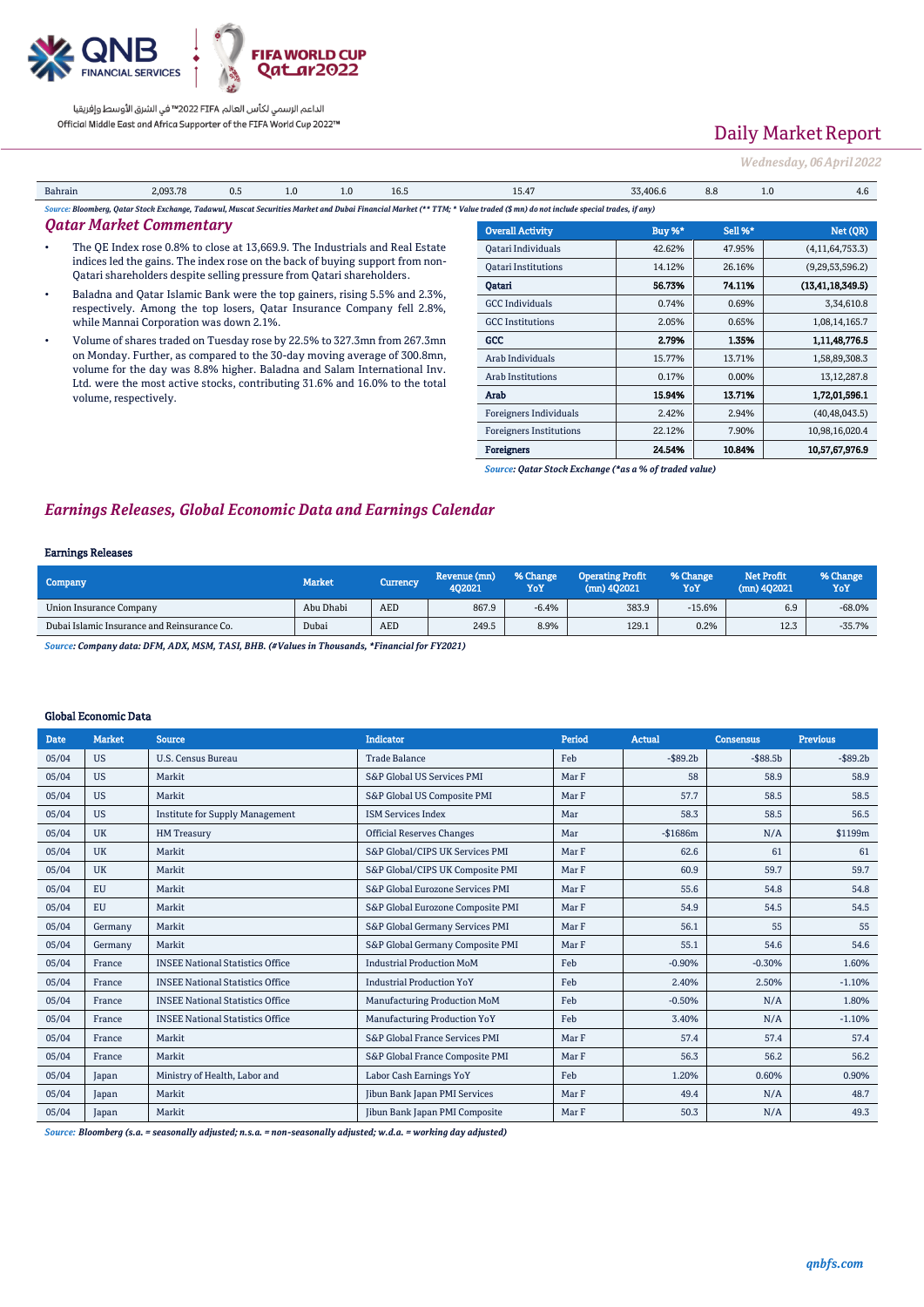

### Daily Market Report

*Wednesday, 06April 2022*

#### Earnings Calendar

| <b>Tickers</b> | <b>Company Name</b>                             | Date of reporting 1Q2022 results | No. of days remaining | <b>Status</b> |
|----------------|-------------------------------------------------|----------------------------------|-----------------------|---------------|
| <b>ONBK</b>    | <b>ONB</b> Group                                | 11-Apr-22                        | b.                    | Due           |
| QIBK           | Qatar Islamic Bank                              | 12-Apr-22                        | 6                     | Due           |
| ONCD           | <b>Qatar National Cement Company</b>            | 13-Apr-22                        |                       | Due           |
| QFLS           | <b>Qatar Fuel Company</b>                       | 13-Apr-22                        |                       | Due           |
| <b>OEWS</b>    | Qatar Electricity & Water Company               | 17-Apr-22                        | 11                    | Due           |
| ABQK           | Ahli Bank                                       | 19-Apr-22                        | 13                    | Due           |
| <b>NLCS</b>    | Alijarah Holding                                | 21-Apr-22                        | 15                    | Due           |
| IGRD           | <b>Investment Holding Group</b>                 | 25-Apr-22                        | 19                    | Due           |
| <b>OLMI</b>    | <b>QLM Life &amp; Medical Insurance Company</b> | 25-Apr-22                        | 19                    | Due           |
| <b>QIMD</b>    | Qatar Industrial Manufacturing Company          | 26-Apr-22                        | 20                    | Due           |
| QCFS           | Qatar Cinema & Film Distribution Company        | 27-Apr-22                        | 21                    | Due           |
| <b>AKHI</b>    | Al Khaleej Takaful Insurance Company            | 27-Apr-22                        | 21                    | Due           |

*Source: QSE*

#### *Qatar*

- QNB Group announces the completion of legal formalities with respect to increase in foreign ownership limit to 100% – Following shareholder approval of amendments to QNB Group's Articles of Association at the Extraordinary General Assembly meeting held on 13 February 2022, QNB Group announces that it has procured all the required regulatory approvals from respective regulators to amend Article 10 of QNB Group's Articles of Association, to allow foreign ownership limit of up to 100%. The Bank will process the application to increase the limit with the competent authorities with immediate effect. (QSE)
- Qatar Central Depository Company amends the percentage of foreign ownership in Masraf Al Rayan to become 100% of the capital – Qatar Central Securities Depository has modified the foreigners' ownership limit of Masraf Al Rayan to be 100% of the capital, which is an equal to (9,300,000,000) shares. (QSE)
- Qatar Cinema & Film Distribution Co. to disclose its Q1 financial results on April 27 – Qatar Cinema & Film Distribution Co. to disclose its financial statement for the period ending 31st March 2022 on 27/04/2022. (QSE)
- Qatar Industrial Manufacturing Co. to disclose its Q1 financial results on April 26 – Qatar Industrial Manufacturing Co. to disclose its financial statement for the period ending 31st March 2022 on 26/04/2022. (QSE)
- The process of issuing the subscription rights for Qatar First Bank LLC (Public) – Qatar First Bank L.L.C. (Public) (QFBQ) announced that the upcoming Rights Issue Subscription Process starting April 6th, 2022, and ending April 19, 2022 "01:00 P.M", will be held at all branches of Masraf Al Rayan, and local ordinary cheques will be accepted as a mode of payment in addition to the other approved modes of payments. (QSE)
- Qatar Oman Investment Company AGM and EGM endorses items on its agenda – Qatar Oman Investment Company announces the results of the AGM and EGM. The meeting was held on 05/04/2022 and the following resolutions were approved. Decision of the Ordinary General Assembly meeting: 1) At the beginning the Chairman delivered his speech, by welcoming the attendees and explained the activities of the company addition the final financial statements ending 31 December 2021 , He also explained the company future plans. 2) The External Auditor explained the budget of the company and the accounts which presented to them by the Board of Directors and approved it. 3) Discussion of the audited the financial statement and profit and loss statement for the year ended 31 December 2021, the profit reached QR 4,995,524 and approve it. 4) The General Assembly discuss the report of Corporate Governance for 2021 and approve it. 5) The General Assembly approve the Board recommendation of the distribution of 1% cash dividends

which representing 1 Dirhams per share. 6) The General Assembly discharge the Board Members for the financial year ended 31 December 2021. 7) Approved for the offer of (Rodel ) and appoint it as External auditor for 2022 and determined the annual fees. Decision of the Extra Ordinary General Assembly meeting: 1) Approved of amending and updating the company's articles of association in accordance with Law No. (8) of 2021 regarding the amendment of some provisions of the Commercial Companies Law promulgated by Law No. (11) of 2015. 2) Approved of authorizing the chairman to amend the company's articles of association to comply with Law No. (8) of 2021 regarding the amendment of some provisions of the Commercial Companies Law promulgated by Law No. (11) of 2015. (QSE)

- Qatar Islamic Insurance AGM endorses items on its agenda Qatar Islamic Insurance announced the results of the AGM. This is to inform you that the Ordinary General Assembly Meeting for the Qatar Islamic Insurance Group was held on Tuesday 5/4/2022, the quorum was achieved, and the following resolutions are approved: 1) Approval of the report of the Board of Directors for the Year Ended 31.12.2021. 2) Approval of the report of the Shari'ah Supervisory Board for the Year Ended 31.12.2021. 3) Approval of the report of the Independent Auditors for the Year Ended 31.12.2021. 4) Approval of the Policyholders and Shareholders' Financial Statements for the Year Ended 31.12.2021. And approved of the recommendation made by the Board of Directors to distribute cash dividends equaling 40 % of the share's nominal value i.e. QR0,40 per share for the Year Ended 31.12. 2021. 5) Absolving the Board of Directors of all responsibility and granting their remunerations for the Financial Year 2021. 6) Approved of the report of the Governance for the year 2021. 7) Approved appointing M/S. Ernst & Young as the Company's new Independent Auditors for the Financial Year 2022. (QSE)
- Qatar among strongest, most promising economies globally Qatar has overcome all the challenges faced by global economies during the past years and has laid the foundations of a new phase leading to economic diversification, which has consolidated the country's position as one of the most powerful and promising regional economies at the global level, Under-secretary of the Ministry of Commerce and Industry (MoCI) HE Sultan bin Rashid Al Khater has said. In a comprehensive interview with the QNA, the Undersecretary reiterated that despite the economic repercussions of the COVID-19 pandemic, which has led to a decline in the growth of major global economies, the Qatari economy remains one of the region's strongest economies and among the most promising economies at the global level, thanks to the Amir HH Sheikh Tamim bin Hamad Al Thani who charted a course to achieve the Qatar National Vision (QNV) 2030. He explained that within the QNV, which aims to diversify the national economy and shift towards a new knowledgebased economy, Qatar has moved towards achieving a balance between the oil-based economy and the non-oil sectors. According to the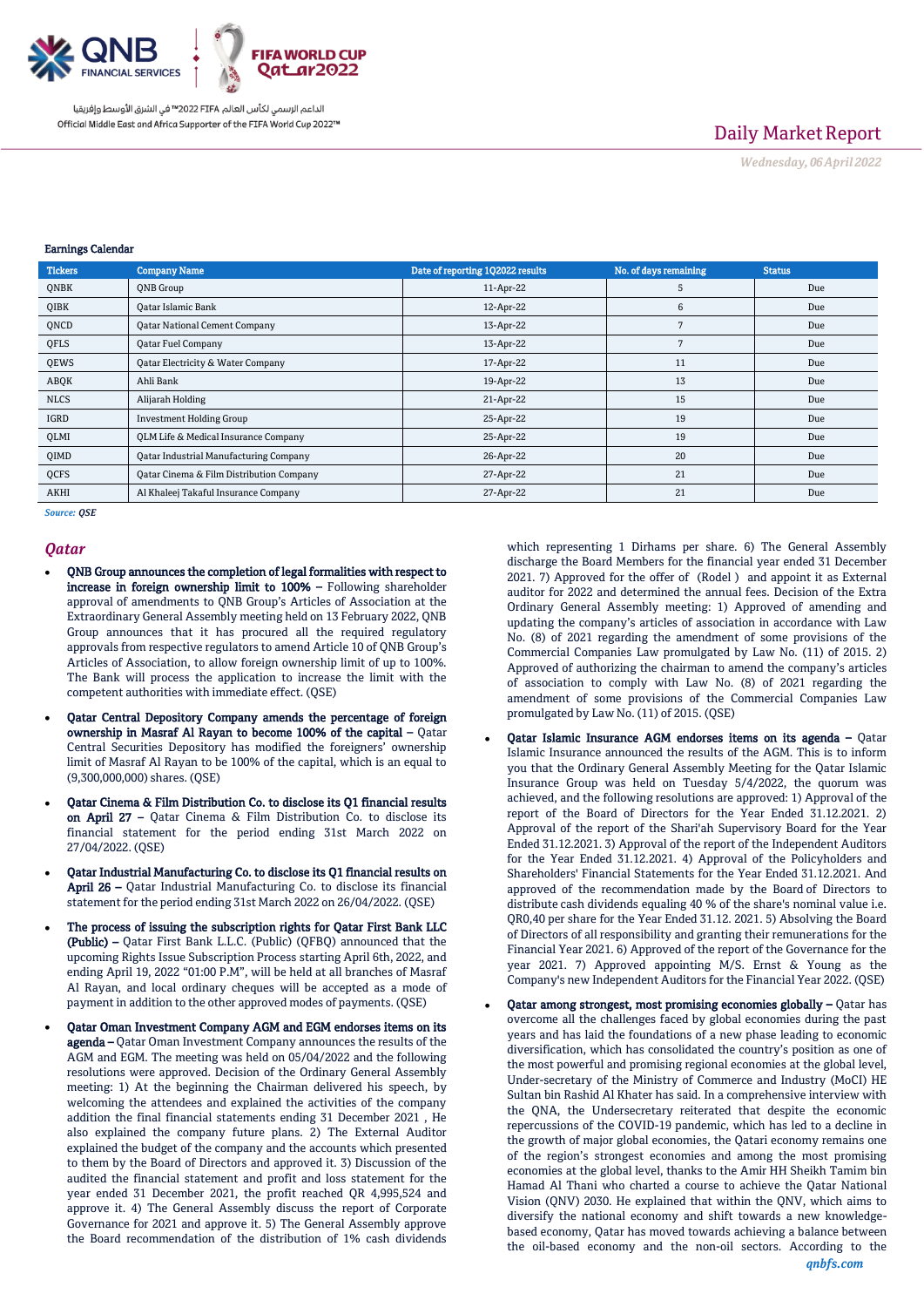

Undersecretary, Qatar's GDP is forecast to rise from \$161bn in 2021 to \$201bn in 2025, and it is expected to reach \$172bn in 2022, \$181bn in 2023, and \$191bn in 2024. (Peninsula Qatar)

- QSE will launch new trading system in cooperation with LSEG LSEG (London Stock Exchange Group plc), announced it has entered into an agreement to provide its trading and market surveillance technology to Qatar Stock Exchange (QSE). The new platform will replace QSE's existing trading and market surveillance systems and will enable QSE to expand into derivatives trading in the future. Qatar Stock Exchange will be powered by the same technology used by LSEG. The new QSE solution will be based upon LSEG's financial markets product suite, a robust, scalable, and high-performance technology offering, which includes trading, market data, data analytics, and market surveillance. Utilizing a common foundation, all products adhere to a unified architecture and share the same technology framework, data constructs and software engineering methodology. At the completion of this project, QSE will have a proven technology solution, offering high performance, low latency matching and a powerful market surveillance solution including market data visualization and analytics. LSEG's financial markets technology products are used by over 25 financial markets infrastructure operators across the globe, including Johannesburg Stock Exchange, Singapore Exchange and LSEG. Mr. Tamim Hamad Al-Kawari, CEO of Qatar Stock Exchange, said: "QSE is looking forward to working with LSEG to provide us with industry leading resilience, performance, and business capabilities. The implementation of this technology will enable QSE and its customers to pave the way for QSE to become the leading financial markets innovator in the region." The launch of the new trading system will be a great milestone for QSE. It enables us to deliver even greater value as well as offering new products and services to a whole new range of potential clients and participants in the derivative and equity capital markets arena. I would like to thank all our stakeholders who have supported us with this strategic initiative which is very important as we seek to sustain future growth, Ms. Aisha Al-Mahmoud, QSE's IT Director, commented. Mr. Peter Jessup, Head of Market Infrastructure Business Development, Trading & Banking Solutions, LSEG, said: "We are excited to have several of our products selected by QSE to power their market and provide the foundation of QSE's ongoing growth." (QSE)
- Strong inflow of visitors boosts Qatar's tourism sector Qatar witnessed a sharp rise in the arrival of visitors in February which has boosted the tourism sector. According to the latest report by the Planning and Statistics Authority (PSA), as many as 76,883 visitors arrived in February 2022, compared to just 13,764 visitors in the same month last year showing a growth of 458.6% Of the total arrivals, 46,718 visitors came to Qatar by flights against 12,984 visitors last year, registering a rise of 259%. The visitors who came via sea totaled 16,475, while 13,4320 arrived via land, the report said. The strong inflow of visitors is expected to continue in the coming months as the country will host the first FIFA World Cup in the Middle East and the Arab world. High vaccination rate and easing of pandemic-related restrictions have encouraged people to make travel plans. (Peninsula Qatar)
- Qatar's housing market shows a sign of progress The housing market in Qatar has begun to show the signs of progress as the demand for apartments and villas has risen in the second half of last year. The rise in the activities related to FIFA World Cup Qatar 2022 is boosting demand in Qatar's real estate market. "According to the Qatar Central Bank, the real estate price index increased by almost 3% by Q3 (third quarter) of 2021, compared to a drop of almost 6 % in Q3 in 2020, which highlights that Qatar's housing market is showing signs of progress," noted the real estate report released yesterday by Property Finder Qatar. "With the 2022 FIFA World Cup around the corner, as well as heightened regulations from the Ministry of Justice to create a more transparent market, more and more demand is being witnessed in the market, in both the sale and rental segments," added the report. By the end of the year, a total of 400 villas and 4,380 apartments were handed over in the market mainly delivered in The Pearl, Lusail, and West Bay. As for villas, the majority of completion took place in Luqta, Al Aziziya, Onaiza and Al Wakrah, with another 15,000 units forecasted to enter the market in 2022. (Peninsula Qatar)

### Daily Market Report

*Wednesday, 06April 2022*

- MoCI Undersecretary: Qatar's factories created 2,581 new jobs in 2021 Qatar's industrial sector has witnessed a remarkable expansion in the establishment of companies and factories in a number of vital sectors during the past years, and national products have been able to compete with as well as replace many foreign products in the market, Undersecretary of the Ministry of Commerce and Industry (MoCI) HE Sultan bin Rashid Al Khater has said. Talking to QNA, Al Khater said the number of factories operating and registered in Qatar to date has reached more than 800 factories, while the total number of licenses issued to establish industrial projects to date reached 635, in addition to the registration of about 60 factories in the industrial registry between January and September 2021. He added that the total investments of factories in 2021 amounted to about QR2.1bn, contributing to the creation of 2,581 new jobs in industrial facilities. Al Khater said the industrial sector will witness further growth following the implementation of strategic initiatives in the manufacturing sector. He added that the contribution of the manufacturing industries increased by 1.49 % and reached about 8.79 % during the first six months of 2021, compared to 7.3 % during the same period in 2020. (Peninsula Qatar)
- First phase of Qatar's food stock electronic system completed In line with Qatar's food security strategy, the first phase of designing the electronic system on the country's food stock has already been completed, Under-secretary of the Ministry of Commerce and Industry (MoCI) HE Sultan bin Rashid Al Khater has said. In a comprehensive interview with the QNA, Al Khater said the first phase of the electronic system helps in monitoring and controlling the food stocks in Qatar, determining the percentage of local and imported production, determining the sources of import, the most important dealers in strategic commodities, and identifying the movement of products from the date of their arrival at customs and their passage through wholesalers and retailers until they reach the final consumer. He added that in the second stage, the Ministry is working to develop the ability of the electronic system to predict the future trends of import markets, product prices and monitoring the import pathways from the country of origin until the product reaches Qatar. (Peninsula Qatar)
- Qatar ranks high in Legatum Prosperity Index Safe environment, advanced health services, improved education system and transformative infrastructure among other factors have reinforced Qatar's top rankings in the Legatum Prosperity Index 2021. The country has ranked 46th in the overall Prosperity Index for 2021 and scored well compared to many countries in the region. The Legatum Prosperity Index issued by the Legatum Institute analyses the performance of 167 nations across 67 policy-focused elements, measured by 300 country-level indicators. The indicators used in the Index are organized into 12 pillars which are grouped into three domains essential for prosperity: Inclusive Societies: Safety and Security, Personal Freedom, Governance, and Social Capital; Open Economies: Investment Environment, Enterprise Conditions, Infrastructure, and Market Access, and Economic Quality; and Empowered People: Living Conditions, Health, Education, and Natural Environment. Legatum Prosperity Index's recent ranking indicates that Qatar performs most strongly in Safety and Security and Enterprise Conditions, and showed its biggest improvement in education, compared to a decade ago. According to the Index, Qatar ranked 15 in the safety and security category, 20th in enterprise condition, 39th in health, 46th in living conditions and 58th in education. (Peninsula Qatar)
- The Group, QNBFS account for 68% of share trade turnover in QSE in Q1 – The Group Securities and QNB Financial Services together accounted for more than 68% of the share trade turnover of the brokerages in the Qatar Stock Exchange (QSE) during the first quarter (Q1) of 2022. The banks' brokerage subsidiaries' share in the overall trade turnover expanded in the QSE during Q1, 2022. The Group Securities' share stood at 40.4% in January-March 2022 compared to 42.42% the previous year period. Its trading turnover surged 62.49% YoY to QR40.25bn during Q1- 22. The transactions and volumes through it expanded 29.5% and 14.31% to 796,187 and 17.97mn equities at the end of March 31, 2022. The QNB Group subsidiary QNBFS' trade turnover amounted to QR28.33bn, which constituted 28.44% of the total traded value during January-March 2022 against 23.65% a year-ago period. The turnover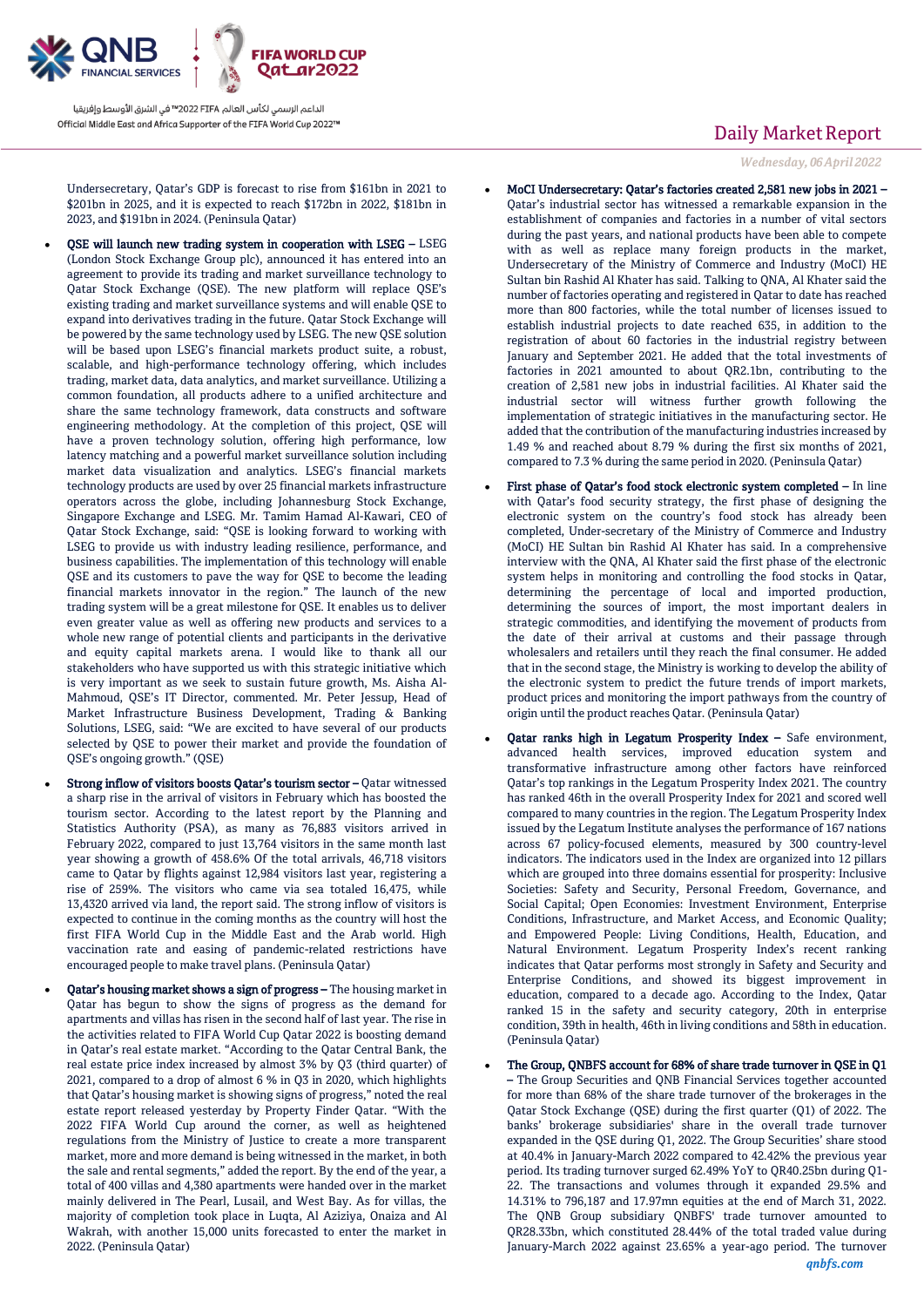

more than doubled year-on-year as volumes zoomed 33.01% to 4.11mn stocks on more than doubled transactions to 675,275 in the review period. CBQIS, the stock broking arm of Commercial Bank, accounted for 11.54% of trade turnover compared to 9.7% during Q1-22. The brokerage house's trade turnover more than doubled year-on-year to QR11.5bn as volumes shot up 88.97% to 2.74mn shares and deals by 38.65% to 212,000 in the review period. (Gulf Times)

- Qatar Airways Cargo, first to use Gaussin's zero-emission innovation Qatar Airways Cargo and Gaussin announced the successful testing and commissioning of the AMDT FULL ELEC automotive multi-directional transporter for air cargo pallets, with production under way for delivery in second quarter of this year. This multi-directional transporter for airport cargo operations has been developed by Gaussin in close collaboration with Qatar Aviation Services Cargo (the cargo ground handling subsidiary of Qatar Airways Group). It is zero-emissions, 100 % electric and compatible with all types of unit load devices (ULDs). It has a payload of up to seven tones, a battery life of up to six hours and is rechargeable, allowing 24/7 use. The AMDT FULL ELEC serial production version will be assembled in Qatar. (Peninsula Qatar)
- Boeing expects to deliver first 777-8 freighter to Qatar Airways in 2027 Boeing expects to deliver the first 777-8 Freighter to Qatar Airways in 2027, according to company's vice-president (Sales and Marketing– Middle East) Omar Arekat. In a \$20bn deal (at list prices) Qatar Airways placed an order for the new 777-8 Freighter, the most capable and fuelefficient twin-engine freighter, with a confirmed order of 34 airplanes with options for an additional 16 freighters, Arekat said in an interview with Gulf Times. He said Qatar Airways also ordered two 777 freighters (that is, the current in-production model) to meet the near-term cargo demand. "The 777-8 freighter is the newest member of the 777X family, and it has been designed to provide improved efficiency and environmental performance to our operators," Arekat said. (Gulf times)
- TASMU Platform showcases Digital Twin capabilities at Smart City Expo Doha 2022 – The TASMU Platform showcased one of its leading capabilities, the Digital Twin (DT), which aims to accelerate the 'Smart Qatar' vision and eventually create a 'digital twin' of Qatar itself. This was held at the Smart City Expo Doha 2022, which was organized recently by the Ministry of Communications and Information Technology (MCIT) at Msheireb Downtown Doha. TASMU Platform acts as the heart of the TASMU Smart Qatar Programme, one of the pioneering national projects initiated by MCIT. The platform facilitates cross-sector collaboration and data sharing across all sectors, with a current strategic focus on transport, logistics, environment, healthcare, and sports, while ensuring privacy and security. The TASMU Platform digital twin allows the public and private sectors to bridge the digital and physical worlds through data. Leveraging historical and real-time data, organizations can create a virtual representation of real-world physical systems, such as places, business processes, and people. (Gulf times)
- Bedaya, LuLu Hypermarket to support local start-ups and entrepreneurs – Bedaya Center for Entrepreneurship and Career Development (Bedaya Center), a joint initiative by Qatar Development Bank and Silatech, has signed a memorandum of understanding (MoU) with Lulu Hypermarket, one of the largest retail stores in Qatar, with the aim of supporting entrepreneurs and providing them an ideal platform to display their products in the group's retail outlets for a specific period through free spaces. (Peninsula Qatar)
- Qatar supplies first gas shipment to Shandong Province, China The state-backed Shanghai Petroleum and Natural Gas Exchange said on Tuesday that a liquefied natural gas terminal in eastern China operated by state-owned oil and gas giant Sinopec Corp has received its first shipment from Qatar. The stock exchange said that the shipment, with a volume of 205,000 cubic meters, began unloading at the Qingdao station in Shandong Province on the third of April, the first supply of Qatari gas to the province in eastern China. This shipment of gas is part of a 10-year supply contract that Sinopec entered into with Qatar Petroleum in March of last year for an annual supply of two million tons, or 2.8bn cubic meters, starting this year. Sinopec is expanding the Qingdao plant in an effort to double its annual capacity to 14mn tons by the end of 2023. (Bloomberg)

### Daily Market Report

*Wednesday, 06April 2022*

#### *International*

- US services sector regains momentum, inflation clouds outlook US services industry activity picked up in March, boosted by the rollback of pandemic restrictions, but higher prices for fuel and other commodities because of Russia's war against Ukraine are creating uncertainty for many businesses. The Institute for Supply Management's survey on Tuesday showed capacity constraints and inflation remained major challenges, though the labor crunch had eased. According to Anthony Nieves, chair of the ISM Services Business Survey Committee, the Russia-Ukraine war "has impacted material costs, most notably fuel and chemical prices." "The services sector is entering the second quarter on strong footing, but two risks continue to cloud the near-term outlook," said Bernard Yaros, an economist at Moody's Analytics in West Chester, Pennsylvania. "The first is Russia's invasion of Ukraine and the second risk remains COVID-19." The ISM said its non-manufacturing activity index rebounded to a reading of 58.3 last month from a one-year low of 56.5 in February, ending three straight monthly declines. It also signaled a shift in spending back to services from goods. COVID-19 restrictions have been lifted across the country following a massive decline in infections, unleashing pent-up demand for services like airline travel and dining out. But COVID-19 cases are rising in Europe and China. Economists polled by Reuters had forecast the non-manufacturing index would rise to 58.4. A reading above 50 indicates expansion in the services sector, which accounts for more than two-thirds of US economic activity. Seventeen services industries reported growth, including educational services, arts, entertainment, and recreation, as well as utilities, construction, wholesale trade and accommodation and food services. Only agriculture, forestry, fishing, and hunting reported a decline. Businesses in the industry said that "grain and fertilizer prices are near all-time highs, resulting in decreased purchasing." In the construction sector there were complaints that "pricing pressures are stronger than ever due to the Russia-Ukraine war, and energy costs are skyrocketing." Businesses in the utilities industry reported they were "still seeing raw material subcomponent shortages, transportation delays and price increases." Similar views were shared by their counterparts in the wholesale trade sector who said inflation was worsening but noted that "overall sales and profitability continue to be strong." The ISM's measure of new orders received by services businesses rebounded to a reading of 60.1 from a 12-month low of 56.1 in February. Its services industry employment gauge jumped to 54.0 after dropping to a 1-1/2-year low of 48.5 February, which also was the first contraction in the sub-index since January 2021. The improvement in labor supply was confirmed by March's employment report on Friday, which showed nonfarm payrolls increased by 431,000 jobs last month. Despite the increase in hiring, services industries made little headway in reducing the backlog of unfinished work. That meant services inflation pushed higher. The survey's measure of prices paid by services industries increased to a near record 83.8 from 83.1 in February, indicating that inflation could remain uncomfortably high and elicit an aggressive response from the Federal Reserve. The US central bank last month raised its policy interest rate by 25 basis points, the first hike in more than three years. On Tuesday, Fed Governor Lael Brainard told a conference at the Minneapolis Fed that "I think we can all absolutely agree inflation is too high and bringing inflation down is of paramount importance." Stocks on Wall Street were trading lower. The dollar rose against a basket of currencies. US Treasury prices fell. (Reuters)
- US trade deficit holds at record high in February The US trade deficit barely budged from a record high in February, suggesting that trade remained a drag on economic growth in the first quarter. The Commerce Department said on Tuesday that the trade deficit dipped 0.1% to \$89.2bn in February. Data for December was revised to show a \$89.2bn shortfall, still an all-time high, instead of the previously reported \$89.7bn. Economists polled by Reuters had forecast a \$88.5bn deficit. Trade has subtracted from gross domestic product growth for six straight quarters. (Reuters)
- Fed's balance sheet runoff will be rapid, Brainard says Federal Reserve Governor Lael Brainard on Tuesday said she expects a combination of interest rate increases and a rapid balance sheet runoff to bring US monetary policy to a "more neutral position" later this year, with further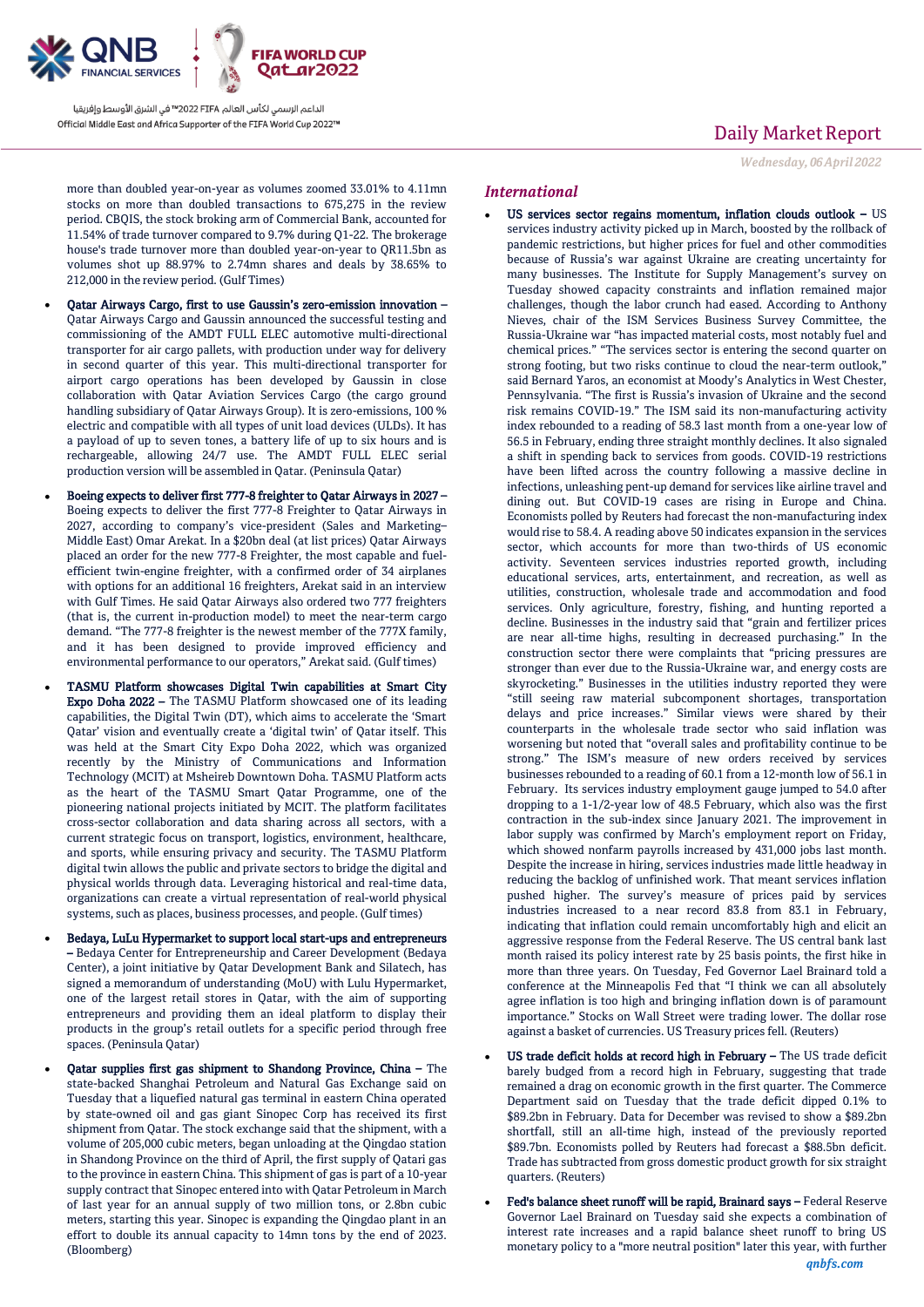

tightening to follow as needed. The Fed on Wednesday releases minutes of its March meeting that are expected to provide fresh details on its plans to reduce its bond holdings, and Brainard's remarks provided a bit of a preview. "I think we can all absolutely agree inflation is too high and bringing inflation down is of paramount importance," Brainard said at a conference at the Minneapolis Fed. To do so, she said, the Fed will raise rates "methodically" and, as soon as next month, begin to reduce its nearly \$9 trillion balance sheet, quickly arriving at a "considerably" more rapid pace of runoff than the last time the Fed shrank its holdings. The rapid portfolio reductions "will contribute to monetary policy tightening over and above the expected increases in the policy rate reflected in market pricing and the Committee's Summary of Economic Projections," she said. The hawkish tone from one of the Fed's usually more dovish policymakers sent stocks down and Treasury yields up to multi-year highs, as investors digested the implications of a more aggressive policy path. The Fed targets 2% inflation, as measured by the personal consumption expenditures price index. In February the PCE price index was up 6.4% from a year earlier, and Brainard said she sees risks of it rising further, as Russia's invasion of Ukraine pushes up gas and food prices, and COVID lockdowns in China worsen supply chain bottlenecks. And though the geopolitical events could pose risks to growth, she noted, the U.S economy has considerable momentum, and the labor market is strong, with unemployment now at 3.6%, just a hair above its pre-pandemic level. The Fed's signaling on policy has already tightened financial conditions, Brainard said, with mortgage rates up a full percentage point in the past few months. "We are prepared to take stronger action" if warranted by readings on inflation or inflation expectations, Brainard said, adding that she would also be watching the yield curve for any signs of downside risks to the economy. It was unclear from Brainard's remarks whether she feels a rapid portfolio runoff would render bigger-than-usual rate hikes unnecessary. Kansas City Fed President Esther George, who also supports a faster balance sheet runoff, left that door open. "I think 50 basis points is going to be an option that we'll have to consider, along with other things," George told Bloomberg TV on Tuesday. (Reuters)

- PMI: UK services firms show rapid growth, cost pressures balloon British services companies enjoyed stronger growth last month than first estimated despite rampant inflation pressures, with business activity rising at the fastest rate in 10 months, a survey showed on Tuesday. The S&P Global/CIPS UK Services PMI rose to 62.6 in March from 60.5 in February, an upward revision from a preliminary "flash" reading of 61.0 and far above the 50 thresholds for growth. The upturn reflected the removal of pandemic health restrictions and increased spending on leisure and entertainment services, but the survey pointed to tougher times ahead for Britain's economy. The PMI's gauge of increases in prices charged by services companies rose to its highest level since records began in 1996. Costs paid by companies also rose sharply. Last month the Bank of England warned that growth looks set to slow amid a global surge in inflation pressures, fuelled by turmoil in commodity markets following Russia's invasion of Ukraine. "The near-term growth outlook weakened in March, with optimism dropping to its lowest since October 2020 as the war in Ukraine and global inflation concerns took a considerable toll on business sentiment," said Tim Moore, economics director at S&P Global, which compiles the survey. The services survey's gauge of business expectations fell to its lowest level since October 2020 and there were some signs that the inflation picture could still worsen. "Many survey respondents commented that the full extent of the recent spike in their operating costs had yet to be passed on to customers," Moore warned. The composite PMI, which combines the services PMI with Friday's manufacturing survey, rose to 60.9 from 59.9, its highest level since June 2021 and up from the flash reading of 59.7. (Reuters)
	- UK shoppers turn to own-label food as inflation bites, research shows British shoppers are increasingly choosing own-label products to help counter surging inflation, according to research by NielsenIQ that showed overall supermarket spending down on a year ago when COVID lockdown measures were in place. Sales of branded grocery products fell by 5.1% in the four weeks to March 26, while sales of own-label, or private-label, products created for chain stores were down 1.9%, the market research company said. The share of sales for own-label products

### Daily Market Report

#### *Wednesday, 06April 2022*

rose from 52.4% to 53.2% compared to a year ago, it said. "As we leave behind the pandemic, it's clear that shoppers are re-evaluating what they spend," said Mike Watkins, NielsenIQ UK head of retailer and business insight. "Whilst some of the changes in grocery spend will be due to consumers simply having a different basket mix compared with last year, our data also shows that consumers are now increasingly shopping for private-label products as part of their coping strategy." Sales of private-label products in the ambient or packaged grocery category increased by 3.3%; a significant change in a category where brands dominate, with 61% share of total sales", it said. UK inflation hit a 30-year high of 6.2% in February and is heading for 9% later this year, according to the government's budget watchdog, which predicted living standards in 2022 would fall by the most since at least the 1950s. Overall grocery spending fell 4.1% year-on-year in the period, the steepest decline so far recorded in 2022, NielsenIQ said on Tuesday. However, the period was the final comparison against extensive lockdown measures, indicating a potential return to growth post Easter and into the spring. The strongest performing retailers were M&S (MKS.L), with sales up 9.4%, and German discounters Lidl and Aldi, up 8.6% and 5.6% respectively. The three were the only retailers to gain market share, it said. (Reuters)

 Caixin PMI: China's services sector activity squeezed by Omicron surge – Activity in China's services sector contracted at the steepest pace in two years in March as the local surge in coronavirus cases restricted mobility and weighed on client demand, a private sector survey showed on Wednesday. The Caixin services Purchasing Managers' Index (PMI) dived to 42.0 in March from 50.2 in February, dropping below the 50 point mark that separates growth from contraction monthly. The reading indicates the sharpest activity decline since the initial onset of the pandemic in February 2020. The survey, which focuses more on small firms in coastal regions, tallied with the gauge of an official survey, which also showed the deterioration in the services sector, read more Analysts say contact-intensive services sectors such as transportation, hotel and catering were hurt the most, clouding the outlook for a muchanticipated rebound in consumption this year. A sub-index for new business reported a second consecutive monthly fall, with the declining pace accelerating to the fastest since March 2020. Firms' input prices expanded in March after easing to a six-month low in February. The virus outbreaks and softer demand reduced firms' appetite for additional staff, leading to a decline in an employment sub-index. While firms remained generally upbeat about output over the next year, optimism slipped to a 19-month low amid concerns over the pandemic and the economic fallout from the Ukraine war. Caixin's March composite PMI, which includes both manufacturing and services activity, slumped to 43.9 from 50.1 in the previous month, signaling the quickest reduction since the height of the country's COVID-19 outbreak in 2020. (Reuters)

#### *Regional*

- MENA banks set sights on global growth Middle East and North Africa (MENA)-based institutions maintain their search internationally for opportunities to boost growth, which has been moderate, and bring much-needed economic diversification. With regional demand and investment tied to oil prices, many banks and companies see the need to look outside their domestic markets to raise income and assets. That's not to suggest they scorn opportunities at hand. There remains a significant focus on growth within the region, says Junaid Ansari, senior vice president of Investment Strategy and Research at Kamco Investment Company in Kuwait, with average yearly investment and M&A activity for listed companies more than \$10bn in the past decade. Still, he notes, "the overall level of investments and M&A activity has remained range-bound over the years." According to Ansari, MENA institutions' main target markets for investments and M&A outside the region include the US, UK and EU. Although investments in the US and the UK are primarily in real estate, activity in France includes M&A transactions, such as the recent one between Gulf Insurance Group and AXA worth \$264mn for AXA's assets in the MENA region. (Bloomberg)
- *qnbfs.com* India now sets sights on free trade agreement with Gulf countries – After inking trade pacts with the UAE and Australia, India is set to begin deeper engagements with the Gulf Cooperation Council (GCC) countries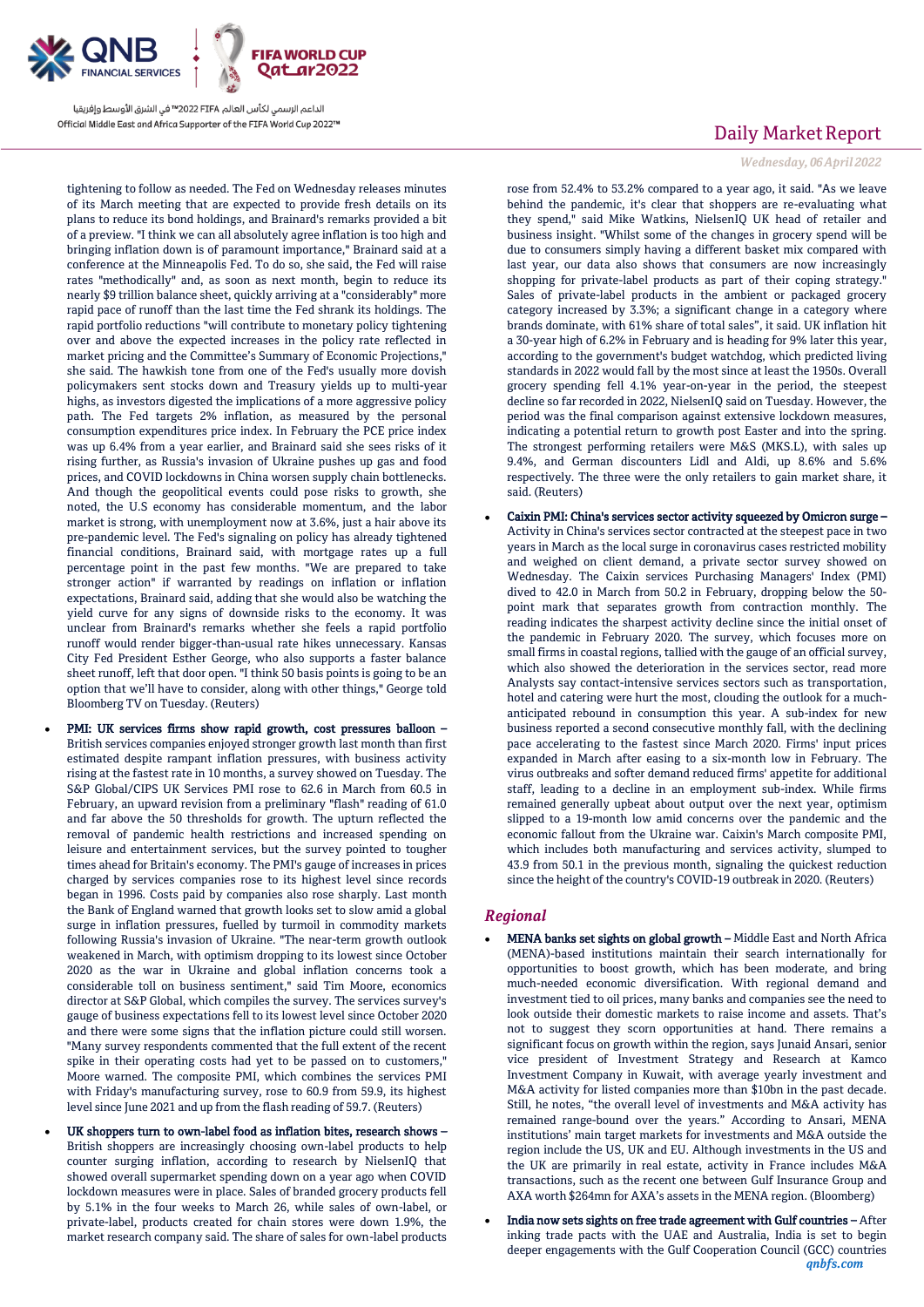

as early as May-June to finalize a free trade agreement (FTA) with the group of nations, people aware of the matter said. GCC is a regional, inter-governmental political economic union comprising six countries — Bahrain, Kuwait, Oman, Qatar, Saudi Arabia, and the United Arab Emirates (UAE). (Bloomberg)

- Saudi non-oil private sector activity expands strongly in March Saudi Arabia's non-oil private sector expanded output and purchasing at the fastest pace in over four years but cost pressures, partly due to the war in Ukraine, added to the firms' expenses, a business survey showed on Tuesday. The seasonally adjusted IHS Markit Saudi Arabia Purchasing Managers' Index (PMI) rose to 56.8 in March, rising from 56.2 in February and staying above the 50 mark that separates growth from contraction. The reading was also the highest recorded since November last year to signal a sharp improvement in business conditions across the non-oil private sector economy. David Owen, Economist at S&P Global, said, "The Saudi Arabia PMI continued to signal strong growth in the non-oil economy in March, as new business and activity rose sharply in line with recovering client demand." Supply chains also displayed strength, he said, with lead times shortening to the most in three years. Companies raised their purchasing at the fastest rate since December 2017, supporting higher capacity levels. (Zawya)
- UAE industrial exports surge 48.7% to \$33.6bn The UAE's industrial exports achieved a record growth of 48.7 %, rising to Dh116bn in 2021 from Dh78bn two years ago, Dr Sultan bin Ahmed Al Jaber, Minister of Industry and Advanced Technology, said. The contribution of the industrial sector to GDP reached Dh140bn in 2021 and the ministry is on track to achieve the Industrial Strategy goal to increase the contribution of the sector to Dh300bn by 2031, the minister said in an interview. (Zawya)
- UAE's non-oil businesses face mounting pressures from high commodity prices – The UAE's non-oil economy remained strong in March as demand continued to rise, but businesses faced mounting pressures from soaring prices of oil and other commodities, according to a new business survey. The seasonally adjusted S&P Global UAE Purchasing Managers' Index (PMI) inched up to 54.8 in March from 54.1 in February, indicating a further improvement in operating conditions. However, inflationary pressures linked to high commodity prices climbed to their highest level in more than three years. The growth in the non-oil private sector was mainly driven by domestic sales, although new export business also expanded modestly, according to S&P Global. However, cost pressures climbed to 40-month high, as the prices of fuel and raw materials rose sharply due to supply concerns relating to the Russia-Ukraine conflict. (Zawya)
- Dubai's GMG to operate French supermarket chain Géant in UAE Dubai retailer GMG said on Tuesday it had acquired the United Arab Emirates' operations of French supermarket chain Géant from a company owned by Dubai Holding, of Dubai's ruler Sheikh Mohammed bin Rashid al-Maktoum. GMG said it also acquired the rights to expand Géant's operations in the Middle East as part of the deal from Urban Foods, a grocery and household retail supermarkets and hypermarkets company. GMG, which operates pharmacies, nutrition stores, and sports equipment and apparel stores, did not disclose the value of the deal, but said the acquisition marks its first entry into food retailing. (Zawya)
- Expo Centre Sharjah to attract visitors with 17 diverse exhibitions till year-end – The Expo Centre Sharjah has announced its 2022 events calendar, packed with 17 diverse exhibitions beginning on 12th April, with five specialized and innovative events organized in the first quarter of the year, attracting thousands of visitors and exhibitors from all over the world. The Centre's calendar includes major local and regional exhibitions and events, most notably the "Ramadan Nights" exhibition, Sharjah International Book Fair (SIBF), Watch & Jewellery Middle East Show (WJMES), National Career Exhibition, International Education Show, International Government Communication Forum, Acres Real Estate Exhibition, Jewels of Emirates Show, and other trade fairs. (Zawya)
- UAE travel: Emirates ramps up flights to destination due to high demand – Emirates will be operating twice daily flights on its flagship A380

### Daily Market Report

*Wednesday, 06April 2022*

aircraft to Mauritius from July 1, 2022, to meet the increase in demand for travel to the island nation. Emirates currently operate daily flights to Mauritius on its Boeing 777-300ER aircraft. In line with rising demand, the airline will be scaling up operations from daily to nine weekly flights between April 9, 2022, and the end of June 2022 and then moving up to double daily flights from July 2022. (Zawya)

- TÜSİAD Vice President: UAE, Turkey engaged in economic partnership Murat Özyeğin, Vice President of the Turkish Industrialists and Businessmen Association (TÜSİAD), said Turkey and the UAE have promising investment environments that offer many opportunities for investors and businesses, underscoring their aspirations to strengthen their economic partnership to establish a new era of sustainable growth. In his statement to the Emirates News Agency (WAM), during his visit to the UAE as head of a TÜSİAD delegation to promote cooperation in trade, industry and investment, Özyeğin stressed that the UAE is the key trading partner of Turkey. His visit to the UAE involved meetings with several economic establishments in the country, most notably the Abu Dhabi Chamber of Commerce and Industry, the ministries of economy and climate change and environment, and private sector companies, he added. (Zawya)
- Summer travel demand in UAE 'on the rise' There is a 50% a rise in inquiries for travel opportunities from UAE residents ahead of Eid and summer, said Musafir.com, a leading online travel agency. The agency sees pent-up demand for travel, as regulations ease and travelers prefer taking short trips to other destinations besides their home country. Musafir.com is offering getaway packages / short trips to 5 destinations - Bishkek, Serbia, Kenya, Phuket and Turkey. These summer and Eid packages include - airport transfers, flights, insurance, breakfast, free visa, and entrance to certain local spots. (Zawya)
- UAE requires \$671bn investments to achieve net-zero targets The UAE will require 2.5tn dirham (\$671.1bn) in investments to transition to net zero, according to a report by Standard Chartered. The emerging markets region as a whole also needs an additional 350tn dirham to be able to meet global warming targets. The amount is higher than the annual global gross domestic product (GDP) and requires participation from private investors. While private investors can help address the huge finance gap, the report noted that encouraging investments in emerging markets can be a difficult task. "The world's top 300 investment firms with total assets under management of more than \$50tn have just 2%, 3% and 5% of their investments in the Middle East, Africa and South America, respectively," the report said. To meet the global warming targets, the report said "greater collaboration" is required in strategy, policy and financing. "More importantly, banks need to live up to the pledges made during COP26 if ordinary households are to avoid bearing the costs of their market's transition to net-zero," the report said. (Zawya)
- The UAE strengthens its position as a regional center for trade The Central Bank of the Emirates confirmed that the country has strengthened its role as a regional center for trade, after increasing its non-oil exports to the group of major partners in the Gulf Cooperation Council countries, namely Saudi Arabia, the Sultanate of Oman and Kuwait, by 10.9% in the fourth quarter of last year. The Central Bank stated that the state's non-oil exports to India rose on an annual basis by 67.9%, noting that the rise in oil and gas prices benefited the external position of the UAE and the revenues of the state's general budget despite the increase in transportation costs and pressure on domestic inflation. In another context, the Central Bank said that the average nominal effective exchange rate of the dirham, which takes into account the bilateral exchange rates of the trading partners of the UAE, rose by 1.6 % on a quarterly basis in the fourth quarter of last year, after an increase of 1.1 % in the third quarter in line with dollar trends. The bank indicated that for the real effective exchange rate of the dirham, which takes into account the inflation assumptions between the UAE and its trading partners, it rose by 1.4% on a quarterly basis in the fourth quarter of last year. The central indicated that the 3-month dollar Libor rate rose steadily from 0.13% at the end of the third quarter of last year to its highest level at 0.22% in the third week of December, in light of the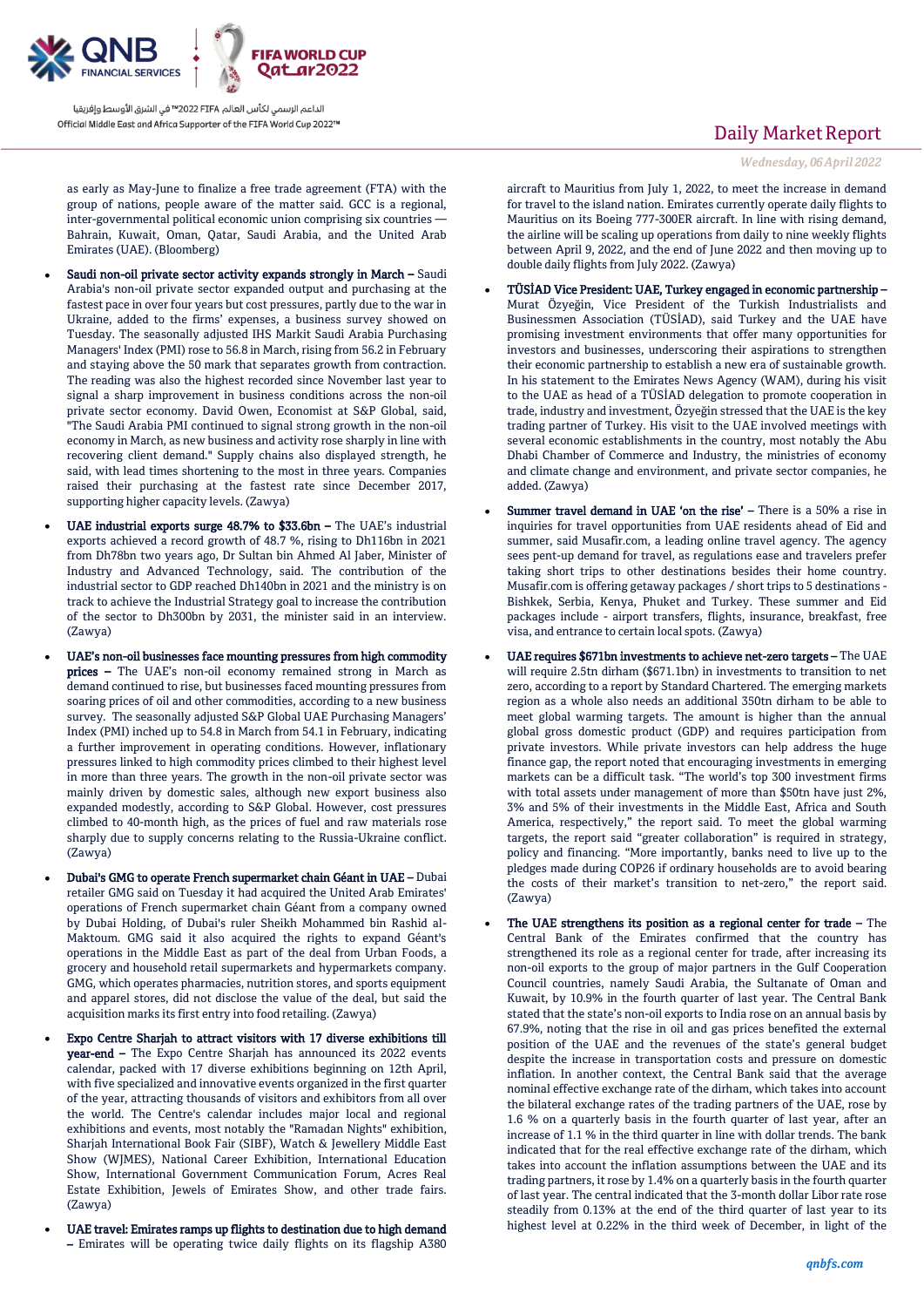

# Daily Market Report

*Wednesday, 06April 2022*

expected tightening of the Federal Reserve in the United States. (Bloomberg)

- UAE and KSA Central Bank wholesale CBDC projects make global top 10 list – Price Water house Coopers recently published their 2022 Central Bank Digital Currency (CBDC) Index and stable coin overview. In the PWC report when showcasing the progress of Central Banks in terms of wholesale CBDC front, both the UAE and the Kingdom of Saudi Arabia (KSA) were among the top 10 globally. Leading the pack was Thailand, followed by Hong Kong, Singapore, Canada, France, South Africa, UAE, Japan, Saudi Arabia and last Switzerland. As per the PWC top 10 list, KSA moved up a notch from 11th place, as did Switzerland which was last year 12th place. Both the United Kingdom and European Union have opted out of having a Wholesale CBDC and are focusing on retail CBDC projects. While Germany is looking at CBDC Wholesale project built on something similar to DLT platform. As per the PWC report, CBDCs have the potential to streamline security tokens post sale through atomic delivery versus payment among other benefits. Interestingly, no Arab, or GCC ( Gulf Cooperation Council) Central Bank was listed in top 10 list for retail CBDCs. Taking number one place for retail CBDC projects was Nigeria, followed by Bahamas, China, Jamaica, Eastern Caribbean, Ukraine, Uruguay, Thailand, Sweden and South Korea. (Bloomberg)
- Pact signed to evaluate development of first green hydrogen plant at Sohar – Hydrogen Rise, Jindal Shadeed Iron & Steel and Sohar Port and Freezone have signed an agreement to evaluate the development of the first green hydrogen plant at Sohar, which will decarbonizes the steel production process at Jindal Shadeed´s steel manufacturing plant. Together, the partners will assess the potential to produce steel in a completely sustainable manner to reduce emissions, lower the complex's carbon footprint and preserve gas reserves for other applications across the country. After conducting techno-economic feasibility studies, the first phase will include the operation of a 35MW electrolyze capacity by mid-2024, paired with a solar renewable energy plant. Following this first phase, an up scaling path to a potential 350 MW electrolysis capacity will be evaluated. (Zawya)
- Oman saves over 45,000 workers from risk of termination in private sector – The General Federation of Oman Workers (GFoW) has dealt with a number of labor issues by workers in private sector facilities and was able to maintain more than 45 thousand of the national workforces by ending collective services or reducing wages, in 2021. The General Federation of Oman Workers said, "During 2021, the General Federation responded to a number of labor issues by workers in private sector establishments. These issues varied from the individual and collective termination of contracts of work of the national labor force, and the continuation of many establishments not to pay workers' wages or late in disbursing them or deducting them under the pretext of the repercussions of the economic crisis it left behind the spread of Covid-19 to private sector companies and entities." (Zawya)
- Big developers, investors to benefit from Oman's new property scheme Big developers and major investors will benefit from the new ownership scheme rolled out by the Oman government recently that allows people to own properties outside integrated tourism complexes (ITC), say real estate companies in the country. The scheme announced by the Ministry of Housing and Urban Planning enables those who own property valued between OMR250,000 and OMR500,000 to receive five-year residency visas, while those who own property valued above OMR500,000 are eligible for 10-year residency visas. Real estate developers say the latter is particularly attractive, as 10-year residency visa holders can invest in industrial, commercial and residential properties, while five-year visa holders are restricted to owning residential assets only. (Zawya)
- No wheat shortage in Oman Omani market will not be affected by the shortage of wheat witnessed around the world due to the ongoing Russia-Ukraine conflict, as it has signed agreements with three countries to import 160,000 tons of wheat, a top official of Oman Flour Mills Company (OFMC) said. According to the estimates, local production of wheat is less than 1 % of the average annual consumption, which is pegged at 350,000 tons. (Zawya)
- Canadian firm to conduct mining surveys for MDO Oman Minerals Development Oman (MDO), the government-backed mining and mineral processing firm, has signed a contract with a Canadian company- Sander Geophysics to conduct airborne geophysical surveys covering MDO's concession areas of approximately 21,480 sqkm. The agreement was signed over a video-link by Eng Nasser bin Saif al Maqbali, CEO of MDO, and Stephan Sander, co-president of Sander Geophysics. The survey is scheduled for a period of two years, starting May 2022, MDO stated. 'The purpose of the survey is to obtain geophysical data including magnetic, radiometric, electromagnetic, and gravity data. These surveys are crucial to enhance the geological knowledge at surface and depth, leading to better target mineral anomalies which will be tested to identify mineral ores.' (Zawya)
- Bahrain Airport Services signs line maintenance contract with Kalitta Air – Bahrain Airport Services BAS has signed a two-year standard ground handling agreement (SGHA) for Line Maintenance Services with Kalitta Air, an air carrier and leading provider of air cargo transportation express delivery. Through this contract, BAS, which is a European Aviation Safety Agency (EASA) accredited aircraft maintenance provider will provide scheduled Technical Certification Services for all Kalitta Air flights departing from Bahrain International Airport (BIA) during the contract period. The SGHA outlines BAS' superior offering and further demonstrates the capabilities of its line maintenance services in partnership with Kalitta Air. (Zawya)
- New flats to replace rundown buildings in Bahrain -A total of 240 government apartment buildings in a dilapidated state will be demolished to pave way for modern housing projects. The apartments – comprising 1,736 housing units ranging from 67sqm to 116sqm – were built between 1976 and 1981 in Umm Al Hassam, Sanabis, Muharraq, Busaiteen, Hidd and Isa Town and have worn out with the passage of time. The Housing Ministry will raze the properties and build 6,750 spacious units in their place – each with a minimum  $160$ sqm area, modern facilities, services and infrastructure. The plans were revealed by ministry officials, who were present at the Muharraq Municipal Council meeting yesterday to urge councilors to speed up the eviction process. (Zawya)
- Shoppers hit by spike in food prices in Bahrain Shoppers in Bahrain have been hit by a Ramadan spike in food prices and traders, shops and supermarkets have issued a 'don't blame us' notice. The hope is that the sudden increases are only a temporary blip caused by a combination of global factors, but MPs will be urgently debating measures to protect the most vulnerable. Top of the shock list is the price of tomatoes which has increased by more than 200 per cent, having risen to BD1 per kilo, from BD1 per 3kg, as reported in yesterday's GDN. "The price of these tomatoes has been increased from the source," according to Bahrain Chamber Resources and Food Committee chairman and Midway chief executive Khalid Al Ameen, who said all of the price increases mostly affected food products being imported into the country. (Zawya)
- Bahrain real estate market sees 'encouraging signs' Online real estate platform Property Finder has spotted encouraging signs in Bahrain's real estate market, as it gathers momentum on the back of a continued increase in the number of transactions. According to the firm, while the price index in the market will take some time to find stability, the fact that a rebound has begun can be said with confidence. Citing data from the Survey and Land Registration Bureau, Property Finder noted that the value of real estate transactions in the kingdom rose by 46 % to \$2.8 bn in 2021 when compared with \$1.9bn in 2020. Adding further credence to the belief that the market is reviving is the 35% increase in the total number of real estate transactions to 26,136 in 2021, from 19,405 transactions in 2020. Records indicate momentum is picking up in the market, with both transactions in the sale and rental market increasing across the kingdom. A key sentiment booster is the Economic Recovery Plan announced late last year as the blueprint to drive economic growth in the national economy. Based on five pillars, the plan would see more than \$30 bn invested in sectors including infrastructure, industrial, housing, tourism, and healthcare. (Zawya)
- *qnbfs.com* Appointment of Mr. Ghazi Al-Hajri as Chairman of GFH – GFH Financial Group B.S.C. ("GFH" or the "Group") appoints Mr. Ghazi Al-Hajri as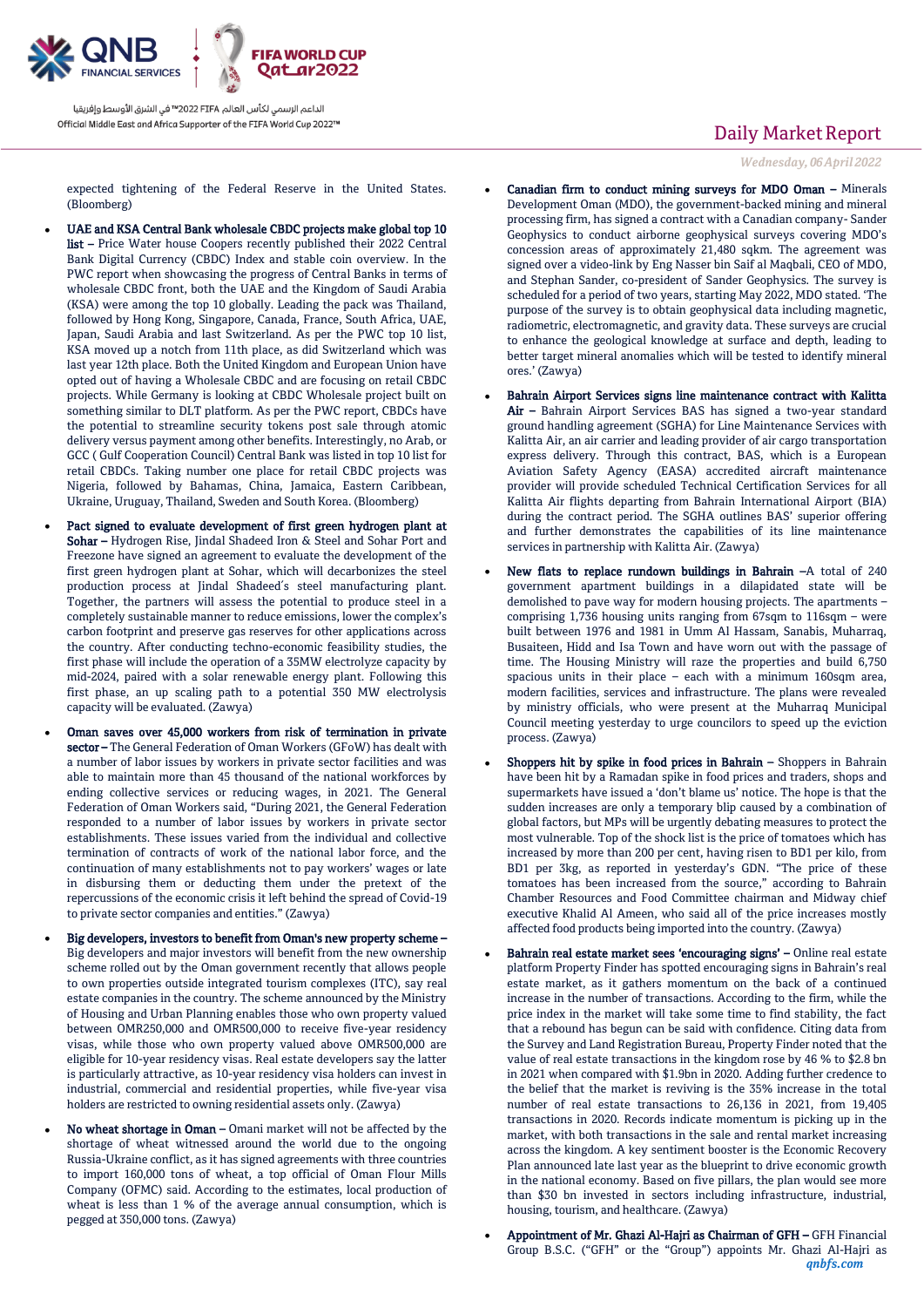

Daily Market Report

*Wednesday, 06April 2022*

Chairman of the Board of Directors of the Group effective 04 April 2022, succeeding Mr. Jassim Al Seddiqi. Mr. Ghazi has served on the Board of Directors of GFH since 2017 and as Vice Chairman of the Board of Directors since July 2021. Mr. Idris Al-Rafia will assume the position of Vice Chairman of the Board of Directors. (Bloomberg)

- Bahrain's Tameer gets Rera license Al Khaleej Development Company (Tameer), the real estate development arm of Inovest Group, has obtained a property developer license from the Real Estate Regulatory Authority (Rera). The company said the license marks the first step in its strategic plan, which would see it actively developing affordable housing projects. Inovest's chief investment officer Talal Al Mulla provided greater insight into the development: "In accordance with a three year plan, Inovest stands solidly poised to capture a clear opportunity through the studied expansion of Tameer's activities which will in effect contribute to strengthening the group's overall presence and achieve sustainable and stable returns in the years to come." Mr Al Mulla added: "Tameer's initial mandate will be to develop and contribute to the provision of affordable but quality-driven housing solutions at a national level. To that end, Tameer is in the final rounds of negotiations with key partners towards agreements for such projects, which we look forward to announcing in due course." Inovest has in the past developed comprehensive residential communities such as Tala Island in Amwaj, individual and traditional warehousing and storage zones under Takhzeen, as well as industrially zoned infrastructural mega projects such as Bahrain Investment Wharf. (Zawya)
- Kuwait's Central Bank Calls For Reforms Kuwait appointed Basel Ahmed Salem al-Haroun as its latest central bank governor. Al-Haroun, who took up the position on April 1, has a five-year term. He succeeds Mohammad Yousef al-Hashel, who reportedly asked for his term not to be renewed. The Kuwaiti government appoints the governor and deputy governor on the recommendation of its finance minister. The new governor's appointment comes at a critical juncture for Kuwait's economy, which remains heavily dependent on oil revenue. The Central Bank of Kuwait (CBK) has led calls for economic reform as political deadlock threatens a liquidity crunch. Kuwait's parliament repeatedly stymied attempts to pass a crucial public debt law to enable the government to issue debt. Fitch Ratings "assumes that a debt law will be agreed in 2022, although some uncertainty remains," the agency wrote in a rating action commentary. Meanwhile, plans for economic diversification saw the central bank issue guidelines for establishing digital banks. Applications must be submitted by June 30, and CBK will grant approvals by year-end. (Bloomberg)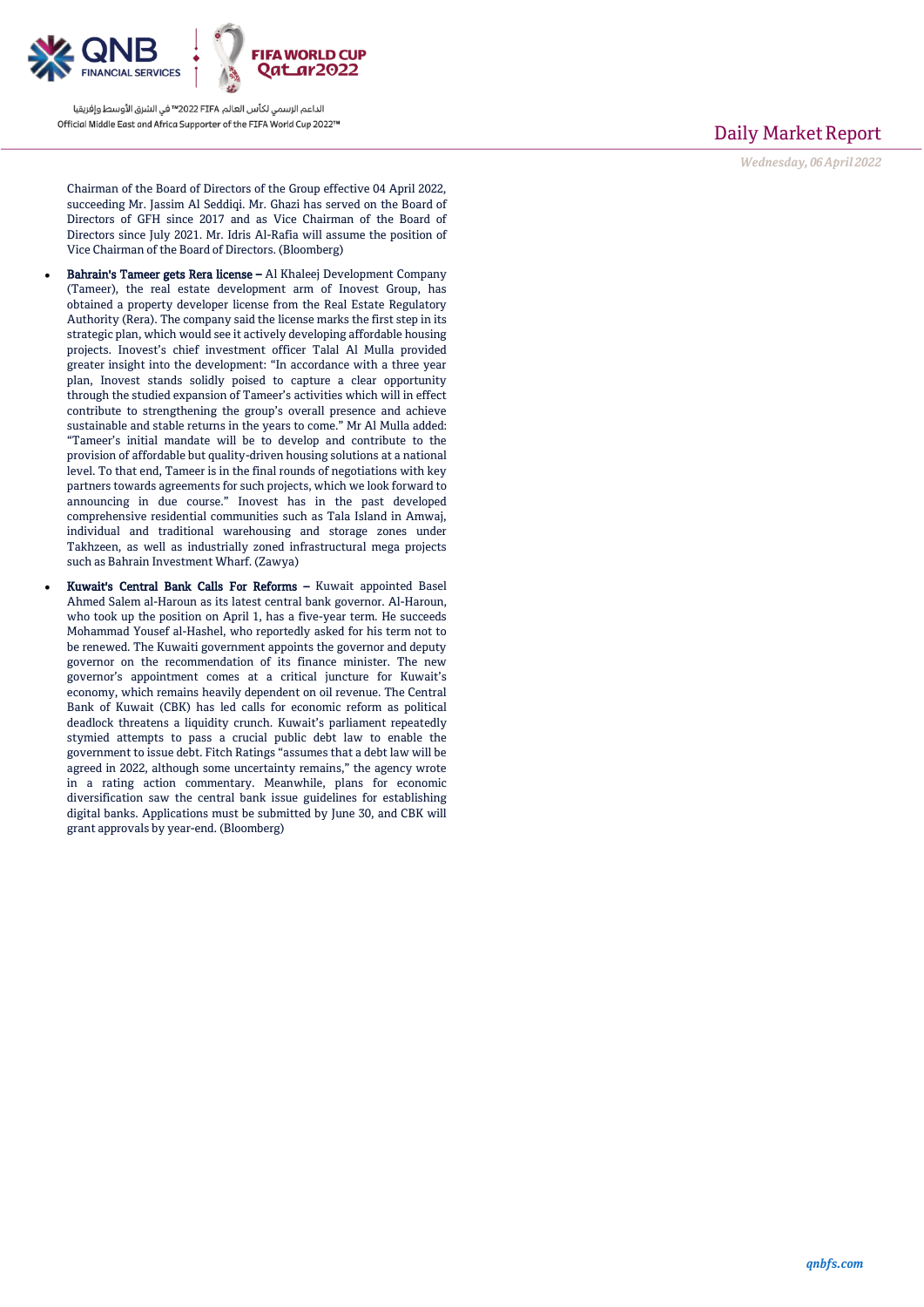

### Daily Market Report

*Wednesday, 06April 2022*

### *Rebased Performance*





#### *Source: Bloomberg*

| <b>Asset/Currency Performance</b>                 | Close ( \$) | 1D%   | WTD%  | YTD%  |  |
|---------------------------------------------------|-------------|-------|-------|-------|--|
| Gold/Ounce                                        | 1,934.69    | 0.1   | 0.5   | 5.8   |  |
| Silver/Ounce                                      | 24.73       | 0.8   | 0.4   | 6.1   |  |
| Crude Oil (Brent)/Barrel (FM Future)              | 107.82      | 0.3   | 3.3   | 38.6  |  |
| Crude Oil (WTI)/Barrel (FM Future)                | 103.34      | 0.1   | 4.1   | 37.4  |  |
| Natural Gas (Henry Hub)/MMBtu                     | 5.68        | 0.0   | 5.3   | 62.3  |  |
| LPG Propane (Arab Gulf)/Ton                       | 136.00      | 0.0   | (0.8) | 21.2  |  |
| LPG Butane (Arab Gulf)/Ton                        | 145.75      | 0.0   | (1.0) | 4.7   |  |
| Euro                                              | 1.10        | (0.2) | (0.8) | (3.7) |  |
| Yen                                               | 123.13      | 0.3   | 0.5   | 7.0   |  |
| GBP                                               | 1.31        | 0.2   | 0.2   | (2.9) |  |
| <b>CHF</b>                                        | 1.08        | 0.0   | (0.1) | (1.5) |  |
| <b>AUD</b>                                        | 0.76        | 1.1   | 1.7   | 5.0   |  |
| <b>USD Index</b>                                  | 98.94       | (0.1) | 0.3   | 3.4   |  |
| $RUB*$                                            | 118.69      | 0.0   | 0.0   | 58.9  |  |
| <b>BRL</b>                                        | 0.21        | (1.3) | 0.1   | 19.7  |  |
| Source: Bloomberg (*Marbet was closed on Tuesday) |             |       |       |       |  |

*Source: Bloomberg*

#### *Source: Bloomberg (\*Market was closed on Tuesday)*

| <b>Global Indices Performance</b> | Close       | 1D%*  | WTD%* | YTD%*  |
|-----------------------------------|-------------|-------|-------|--------|
| <b>MSCI</b> World Index           | 3,081.38    | 0.0   | 0.8   | (4.7)  |
| DJ Industrial                     | 34,879.96   | (0.1) | 0.2   | (4.0)  |
| S&P 500                           | 4,589.16    | 0.1   | 1.0   | (3.7)  |
| NASDAQ 100                        | 14,337.61   | (1.3) | 0.5   | (8.4)  |
| STOXX 600                         | 463.02      | 0.0   | 0.3   | (8.6)  |
| <b>DAX</b>                        | 14,447.08   | (0.7) | (0.8) | (12.0) |
| <b>FTSE 100</b>                   | 7,591.92    | 0.7   | 1.0   | (0.2)  |
| <b>CAC 40</b>                     | 6,650.24    | (1.4) | (1.3) | (10.6) |
| Nikkei                            | 27,787.98   | (0.1) | (0.0) | (9.7)  |
| <b>MSCI EM</b>                    | 1,161.65    | 0.0   | 1.4   | (5.7)  |
| SHANGHAI SE Composite*            | 3,282.72    | 0.0   | 0.0   | (9.9)  |
| <b>HANG SENG</b>                  | 22,502.31   | 0.0   | 2.1   | (4.3)  |
| <b>BSE SENSEX</b>                 | 60,176.50   | (0.6) | 2.3   | 2.2    |
| Bovespa                           | 1,21,292.11 | (0.6) | 0.8   | 38.3   |
| <b>RTS</b>                        | 1,014.04    | (3.6) | (1.9) | (36.5) |

*Source: Bloomberg (\*\$ adjusted returns) (\*Market was closed on Tuesday)*